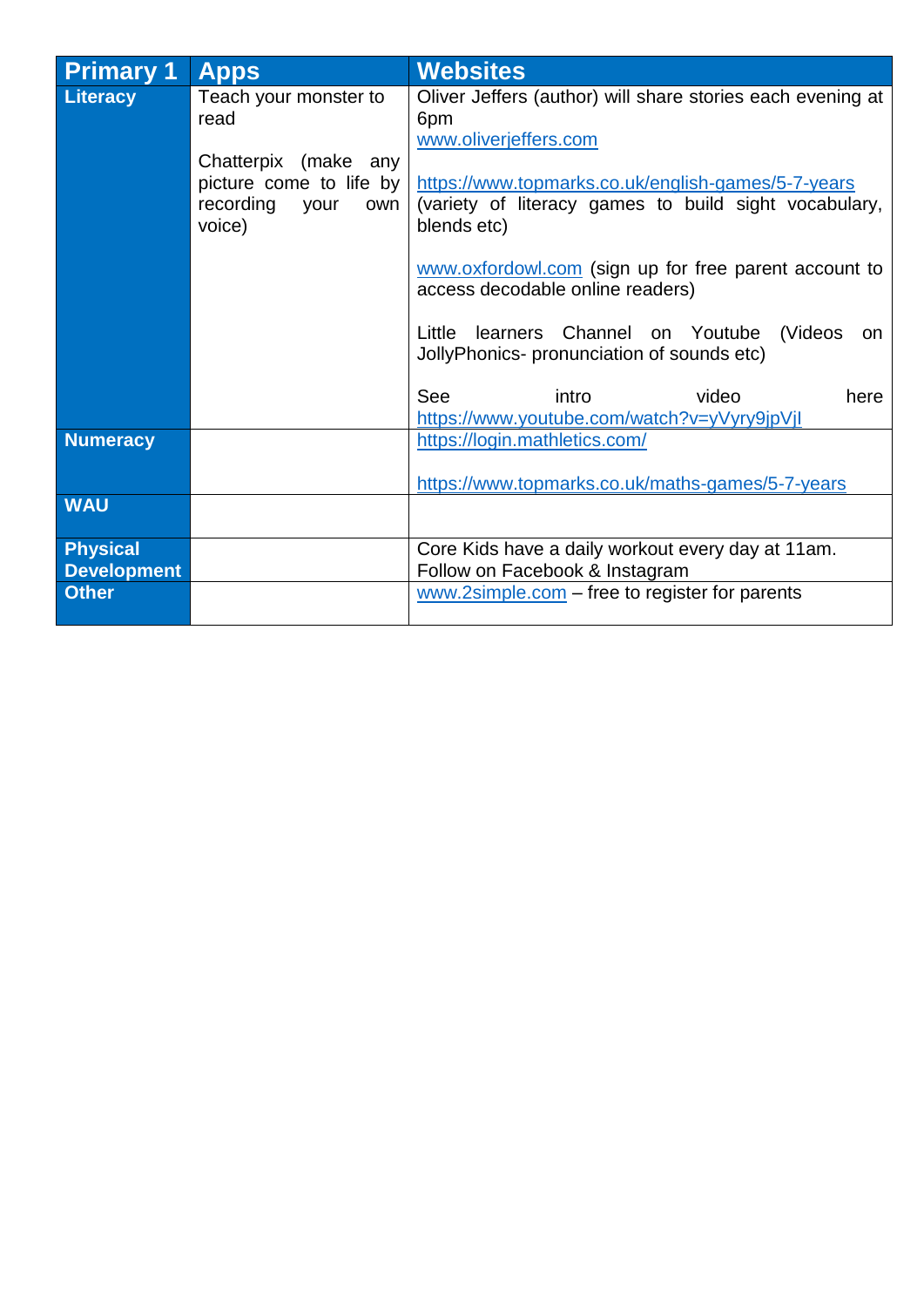| Primary                             | <b>Apps</b>           | <b>Websites</b>                                                                                                    |
|-------------------------------------|-----------------------|--------------------------------------------------------------------------------------------------------------------|
| 2/3                                 |                       |                                                                                                                    |
| <b>Literacy</b>                     |                       | Oliver Jeffers (author) will share stories each evening at<br>6pm                                                  |
|                                     | Chatterpix            | www.oliverjeffers.com                                                                                              |
|                                     | Sight Word App        | https://www.topmarks.co.uk/english-games/5-7-years<br>(variety of literacy games to build sight vocabulary, blends |
|                                     | Kindle                | etc)                                                                                                               |
|                                     | <b>Kids Youtube</b>   | www.oxfordowl.com (sign up for free parent account to<br>access decodable online readers)                          |
|                                     |                       | 'Geraldine the Giraffe' on YouTube. (Goes over sounds and<br>words featuring sounds.)                              |
|                                     |                       | https://www.youtube.com/results?search_query=geraldine<br>+the+giraffe.                                            |
| <b>Numeracy</b>                     |                       |                                                                                                                    |
|                                     | <b>Hit the Button</b> | Topmarks.co.uk<br>https://www.topmarks.co.uk/                                                                      |
|                                     | <b>Math Clock</b>     | <b>Cool Math Games</b>                                                                                             |
|                                     | <b>Number Line</b>    | https://www.coolmathgames.com/                                                                                     |
| <b>WAU</b>                          |                       | 'Up, Up and Away:<br>Birds:                                                                                        |
|                                     |                       | <b>RSPB</b> website                                                                                                |
|                                     |                       | https://www.rspb.org.uk/fun-and-learning/for-<br>teachers/schools-birdwatch/                                       |
|                                     |                       | Flight:<br>http://www.sciencekids.co.nz/sciencefacts/vehicles/airplan<br>es.html                                   |
|                                     |                       | https://www.bbc.co.uk/bitesize/clips/zwxtsbk                                                                       |
|                                     |                       | http://www.sciencekids.co.nz/lessonplans/flight.html                                                               |
|                                     |                       | https://www.youtube.com/watch?v=n9Cif-WnOE4                                                                        |
|                                     |                       | https://www.youtube.com/watch?v=GLAreFQ3G5k                                                                        |
|                                     |                       | https://kids.kiddle.co/Wright_brothers                                                                             |
|                                     |                       | Rockets/Space Ships:<br>https://www.nasa.gov/kidsclub/index.html                                                   |
| <b>Physical</b><br><b>Developme</b> | GoNoodle              | GoNoodle<br>https://app.gonoodle.com/                                                                              |
| nt                                  |                       |                                                                                                                    |
|                                     |                       | YouTube: Just Dance.<br>https://www.youtube.com/results?search_query=just+danc                                     |
|                                     |                       | e+kids                                                                                                             |
|                                     |                       | Core Kids have a daily workout every day at 11am. Follow<br>on Facebook & Instagram                                |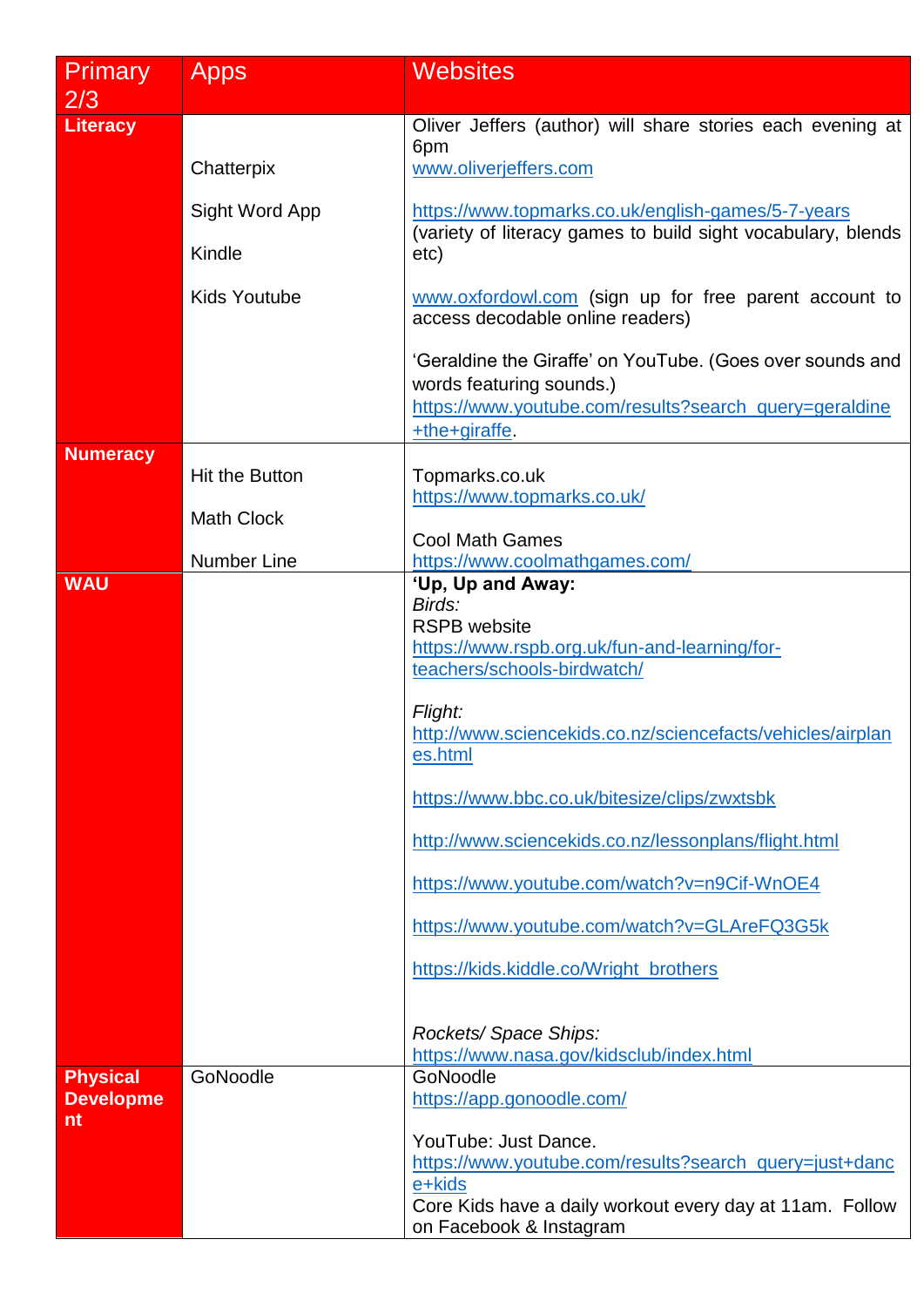| <b>Other</b> | Scratch Jnr.                          | YouTube: Relaxation and Meditation for children. |
|--------------|---------------------------------------|--------------------------------------------------|
|              | <b>Figment (Augmented</b><br>Reality) |                                                  |
|              | Quiver (Bring pictures to<br>life)    |                                                  |
|              | <b>Bookmaker</b>                      |                                                  |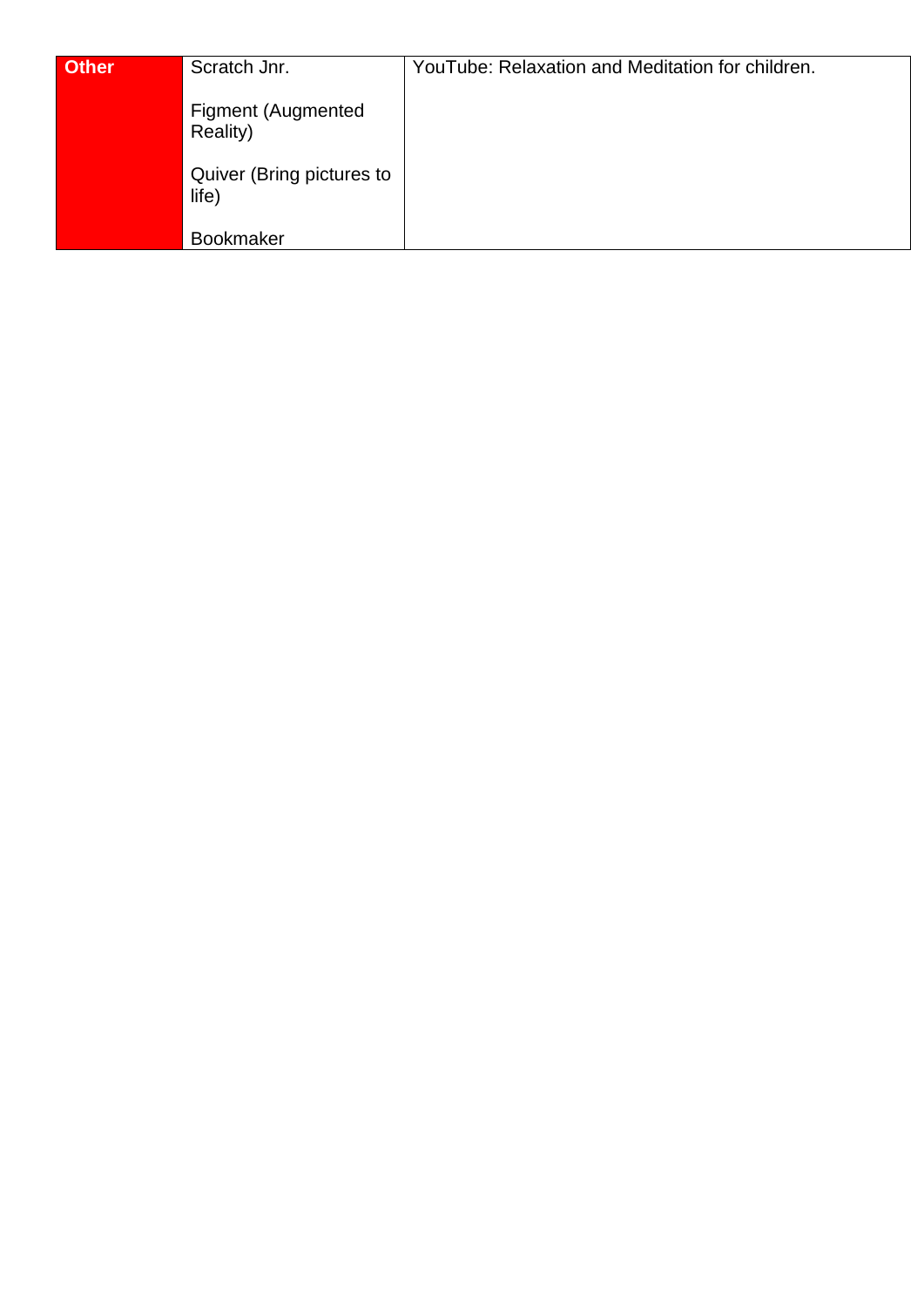| <b>Primary</b><br>3/4 | <b>Apps</b>                                                                                                                                                                                                                | <b>Websites</b>                                                                                                                                                                                                                                                                                                                                                                                                                                                                                                                                                                                                                                                                                                                                                                                                                                                                                                                                                 |
|-----------------------|----------------------------------------------------------------------------------------------------------------------------------------------------------------------------------------------------------------------------|-----------------------------------------------------------------------------------------------------------------------------------------------------------------------------------------------------------------------------------------------------------------------------------------------------------------------------------------------------------------------------------------------------------------------------------------------------------------------------------------------------------------------------------------------------------------------------------------------------------------------------------------------------------------------------------------------------------------------------------------------------------------------------------------------------------------------------------------------------------------------------------------------------------------------------------------------------------------|
| <b>Literacy</b>       | Epic<br><b>Endless Reader</b><br>Book creator<br>Story time from<br><b>CBeebies</b><br>Chatterpix                                                                                                                          | <b>Phonics/Spelling</b><br><b>Blending Bingo</b><br>https://www.ictgames.com/mobilePage/bingoOriginal/index.html<br><b>Little Birds Spelling</b><br>https://www.ictgames.com/littleBirdSpelling/<br><b>Reading</b><br><b>Sentence Substitution</b><br>https://www.ictgames.com/mobilePage/sentenceSub/index.html<br>Writing<br><b>Oxford Owl</b><br>www.oxfordowl.com (sign up for free parent account to access<br>decodable online readers)<br><b>Grammar</b><br>https://www.grammaropolis.com/<br>www.funbrain.com                                                                                                                                                                                                                                                                                                                                                                                                                                           |
| <b>Numeracy</b>       | IXL app<br>Mental math cards<br>challenge<br>Easy math: mental<br><b>Card Learner</b><br>Number+Sense<br><b>Home Edition</b><br><b>Slice Fractions</b><br><b>School Edition</b><br><b>Fruity fractions</b><br>Telling time | <b>Addition and Subtraction</b><br>https://www.ictgames.com/mobilePage/smoothie/index.html<br>https://www.topmarks.co.uk/Search.aspx?q=addition%20and%20<br>subtraction<br>Time<br>https://www.topmarks.co.uk/Search.aspx?q=time<br><b>Place Value</b><br>https://www.topmarks.co.uk/Search.aspx?q=place%20value<br><b>Fractions</b><br><b>Introduction to fractions</b><br>https://www.youtube.com/watch?v=9hZkk73nJ_Y<br>https://www.youtube.com/watch?v=Yw8azUV_vW8<br>$\bullet$<br><b>Fractions activity website</b><br>http://resources.hwb.wales.gov.uk/VTC/ngfl/ngfl-<br>$\bullet$<br>flash/fractions/fractions.html<br><b>Money</b><br>https://www.topmarks.co.uk/money/toy-shop-money<br><b>Mental maths</b><br>Daily 10<br>https://www.topmarks.co.uk/maths-games/daily10<br><b>Number Fact Bingo</b><br>https://www.ictgames.com/mobilePage/numberFactBingo/<br><b>Times Tables</b><br><b>Bunny Battlefront</b><br>www.ictgames.com/mobilePlay/bunny |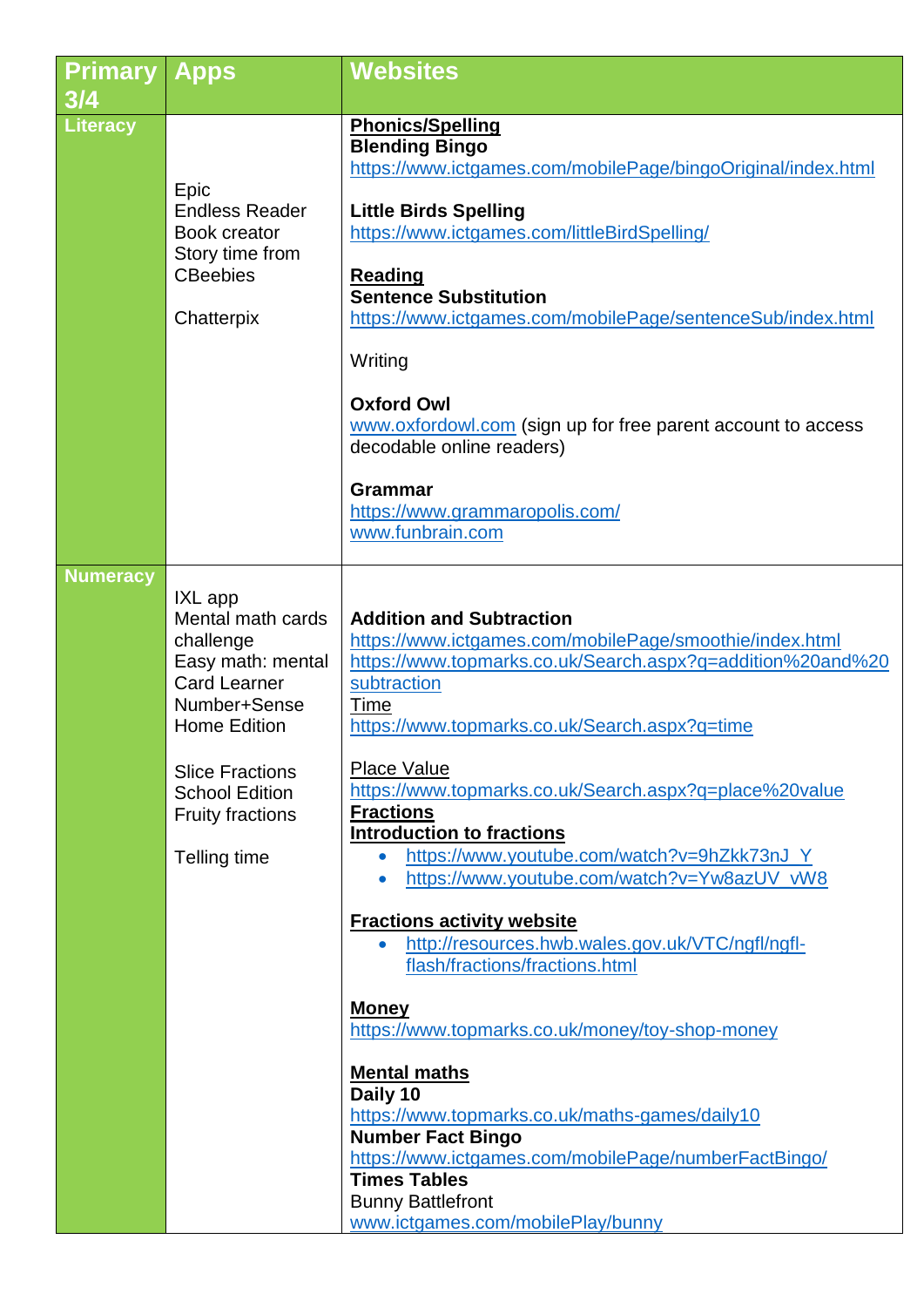| <b>WAU</b>                                |                                                                                                                         |                                                                                                                                                                                                                                                                                                                                  |
|-------------------------------------------|-------------------------------------------------------------------------------------------------------------------------|----------------------------------------------------------------------------------------------------------------------------------------------------------------------------------------------------------------------------------------------------------------------------------------------------------------------------------|
| <b>Physical</b><br><b>Developm</b><br>ent |                                                                                                                         | <b>Brainbreaks</b><br>Go Noodle- Banana Banana Meatball<br>https://www.youtube.com/watch?v=BQ9q4U2P3ig<br>Animals Dance and Freeze<br>https://www.youtube.com/watch?v=HpOe8Ingp_o<br>Joe Wicks- 5 Minute workout<br>https://www.youtube.com/watch?v=d3LPrhI0v-w<br>Family workout<br>https://www.youtube.com/watch?v=5if4cjO5nxo |
| <b>Other</b>                              | Draw it<br>Box island<br>Scratch Jnr.<br>Figment<br>(Augmented<br>Reality)<br><b>Quiver (Bring</b><br>pictures to life) | $www.2simple.com - free to register for parents$                                                                                                                                                                                                                                                                                 |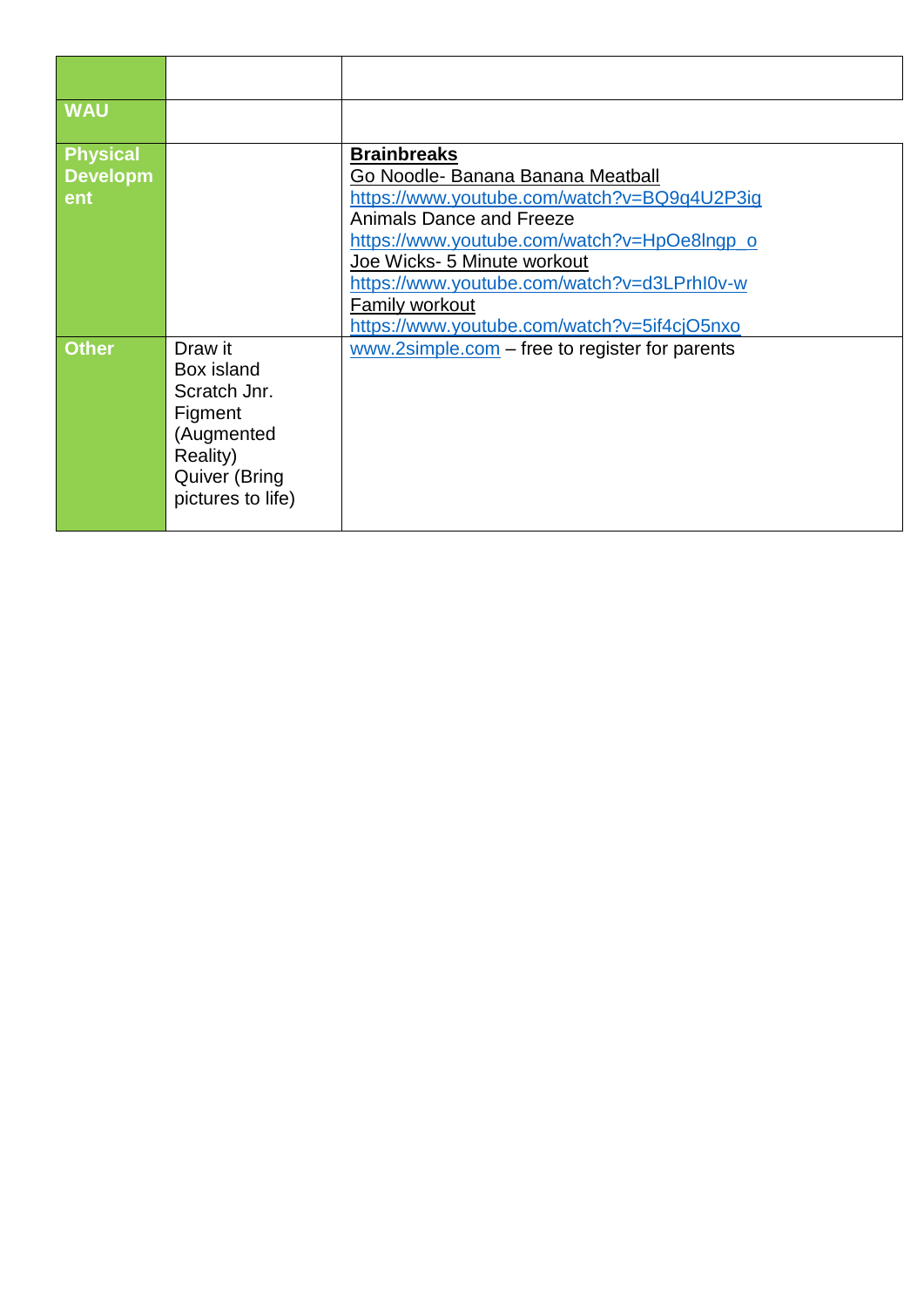| Apps         | <b>Websites</b>                                                                                                                                                        |
|--------------|------------------------------------------------------------------------------------------------------------------------------------------------------------------------|
|              |                                                                                                                                                                        |
|              | Office 365                                                                                                                                                             |
|              |                                                                                                                                                                        |
|              | C2KNewsdesk                                                                                                                                                            |
|              | www.castofthousands.co.uk                                                                                                                                              |
|              |                                                                                                                                                                        |
| Epic         |                                                                                                                                                                        |
|              |                                                                                                                                                                        |
| <b>Times</b> |                                                                                                                                                                        |
|              | www.topmarks.co.uk/maths-games/hit-the-button                                                                                                                          |
|              |                                                                                                                                                                        |
|              | www.topmarks.co.uk/maths-games/daily10                                                                                                                                 |
|              | https://www.natgeokids.com/uk/ https://www.dkfindout.com/uk/                                                                                                           |
|              | https://www.bbc.co.uk/bitesize/levels/zbr9wmn                                                                                                                          |
|              |                                                                                                                                                                        |
| GoNoodle     | www.family.gonoodle.com                                                                                                                                                |
|              | <b>Super Movers</b>                                                                                                                                                    |
|              | https://www.bbc.co.uk/teach/supermovers                                                                                                                                |
|              | Just Dance.                                                                                                                                                            |
|              | https://www.youtube.com/results?search_query=just+dance+kids                                                                                                           |
|              | Core Kids have a daily workout every day at 11am. Follow on                                                                                                            |
|              | Facebook                                                                                                                                                               |
|              | https://www.bbc.co.uk/newsround                                                                                                                                        |
|              | https://www.highlightskids.com/<br>C <sub>2</sub> k media library                                                                                                      |
|              | Daily art lesson - www.alannolan.ie                                                                                                                                    |
|              | $www.2simple.com - free to register for parents$                                                                                                                       |
|              |                                                                                                                                                                        |
|              |                                                                                                                                                                        |
|              | Flipgrid<br><b>Book</b><br>Creator<br><b>Tables for</b><br><b>Kids</b><br>IXL app<br>DK Quiz<br>Magic<br>Piano by<br>Smule<br>Scratch<br>Junior<br>Azoomee<br>DailyArt |